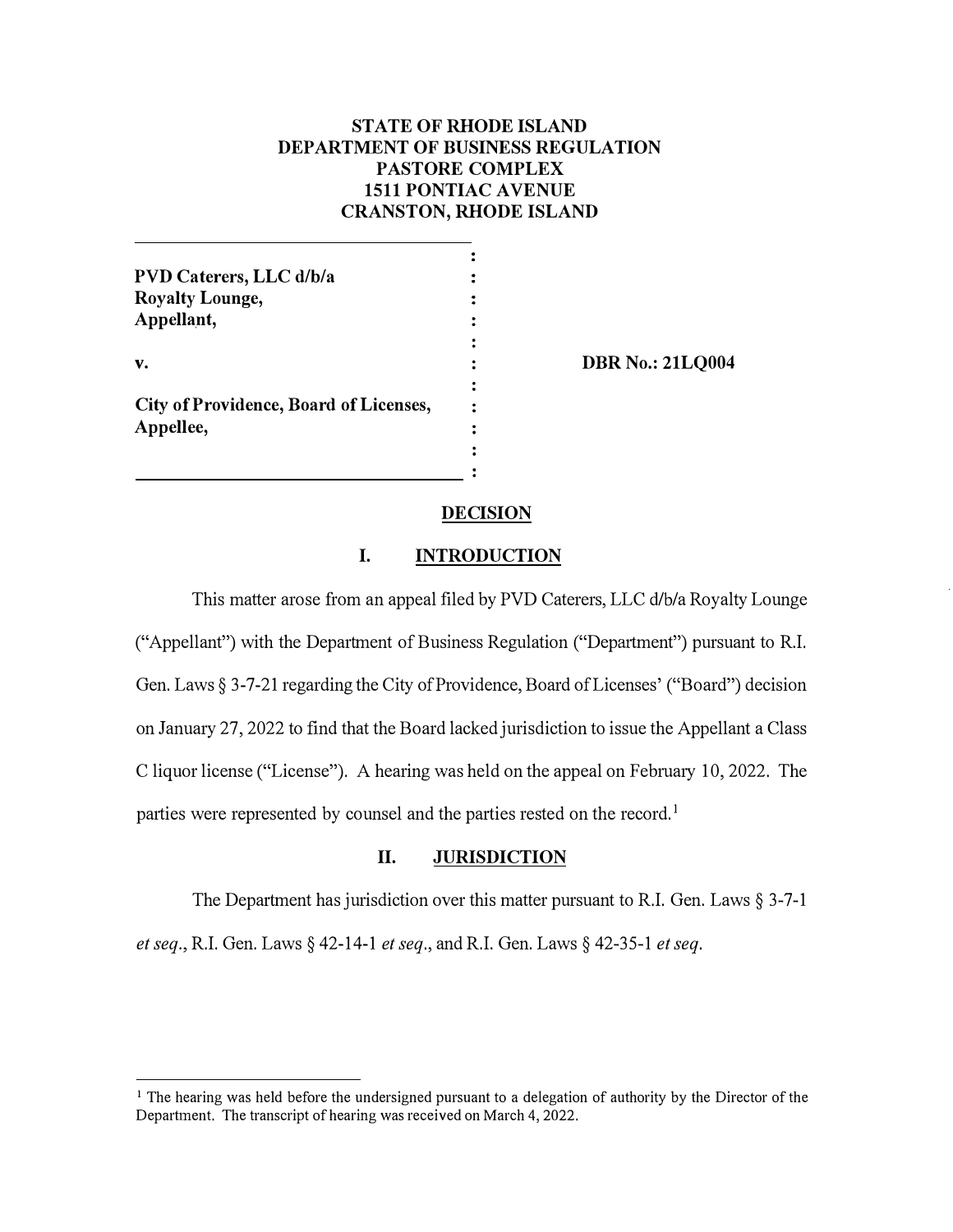#### III. **ISSUE**

Whether to uphold or overturn the Board's decision that it had no jurisdiction to issue the Appellant a Class C liquor license because the Board found there was a place of public worship within 200 feet of the Appellant's proposed location pursuant to R.I. Gen. Laws § 3-

 $7-19(a)$ .

#### IV. **MATERIAL FACTS**

The parties filed an agreed stipulation of facts which is summarized as follows:<sup>2</sup>

The property located at 575 Charles Street is within 200 feet of the proposed  $1.$ location of the Appellant's liquor license.

The current owner purchased the property located at 575 Charles Street, 2. Providence, R.I. on August 10, 2021.

Masjid Ali was registered as a non-profit corporation with the Rhode Island  $3.$ Secretary of State on August 16, 2021 for the purpose of "RELIGIOUS ORGANIZATION" FOR THE PURPOSE OF WORSHIP IN ACCORDING WITH THE MUSLIM FAITH. IT SHALL BE A MOSQUE."

According to Masjid Ali, within a week or two of purchasing the property  $4.$ the building was utilized for individual prayer on a daily basis.

In the first week of September a sign containing an outline of a dome 5. structure and the words "Masjid Ali" [was affixed to the building at 575 Charles Street]. Joint Exhibit One (1) (photograph).

6. According to Masjid Ali, during September regular Friday services began and continued on a weekly basis.

The current use of the property in the Department of Inspections and  $7<sub>1</sub>$ Standards is as a bank.

The owner of the property housing the mosque has not changed the use of 8. the property as required by the Department of Inspections and Standards.

Under the laws of the City of Providence, a use is not lawfully established 9. until a building permit has been applied for and approved by the Department of Inspections and Standards, even if no physical work is to be done.

<sup>&</sup>lt;sup>2</sup> See statement of stipulated facts filed February 10, 2022.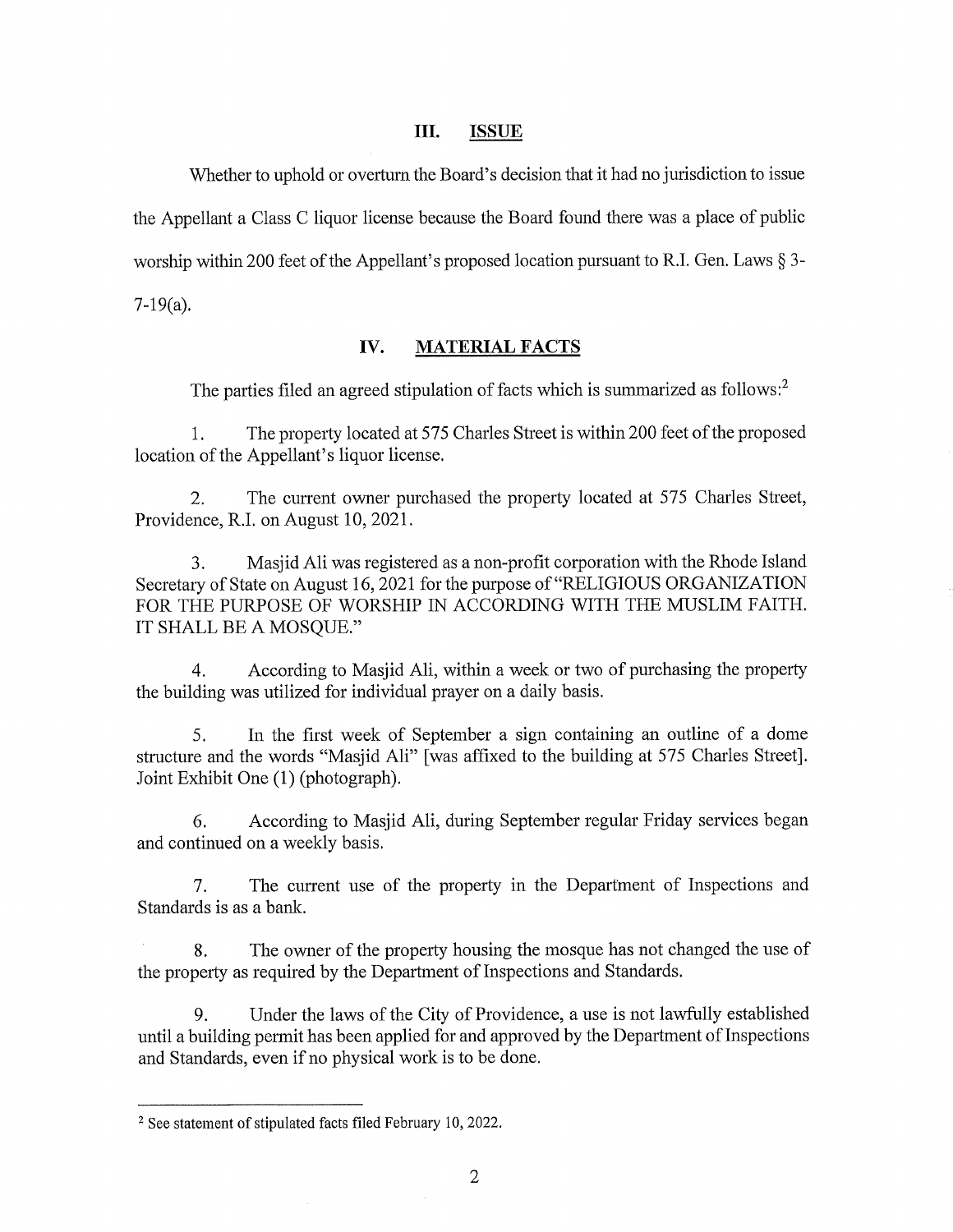A place of worship is a permitted use at that location under Section 1200 of 10. the Zoning Ordinance of the City of Providence subject to applicable building and fire inspections.

 $11.$ The licensee applied for its liquor license on November 8, 2021.

 $12.$ A hearing was scheduled before the Providence Board of Licenses to be held on December 16, 2021. That hearing was continued until January 12, 2022 and then until January 20, 2022.

 $13.$ The Board of Licenses began a public hearing on January 20, 2022 at which time the issue of the place of worship came to light.

14. The Board continued the matter until January 27, 2022 for a determination.

 $15.$ On January 27, 2022 the Board ruled that they did not have jurisdiction to hear the matter because of the property located at 575 Charles Street.

 $16.$ There were no applications made for a change of the use of the building by the owner of the mosque until January 22, 2022. An assembly building permit was issued on February 9, 2022; however, no inspections have been completed and no Certificate of Occupancy has issued pursuant to Section 1917 of the Providence Zoning Ordinance.

17. There was no documentation in the public record maintained by the City of Providence to indicate that there was any lawfully established place of religious assembly or worship within 200 feet of the proposed licensee at all times relevant hereto.

#### IV. **DISCUSSION**

#### $\mathbf{A}$ . **Legislative Intent**

The Rhode Island Supreme Court has consistently held that it effectuates legislative intent by examining a statute in its entirety and giving words their plain and ordinary meaning. In re Falstaff Brewing Corp., 637 A.2d 1047, 1049 (R.I. 1994). See Parkway Towers Associates v. Godfrey, 688 A.2d 1289 (R.I. 1997). The Rhode Island Supreme Court has also established that it will not interpret legislative enactments in a manner that renders them nugatory or that would produce an unreasonable result. See *Defenders of* Animals v. Dept. of Environmental Management, 553 A.2d 541 (R.I. 1989) (citing Cocchini v. City of Providence, 479 A.2d 108, 111 (R.I. 1984). In cases where a statute may contain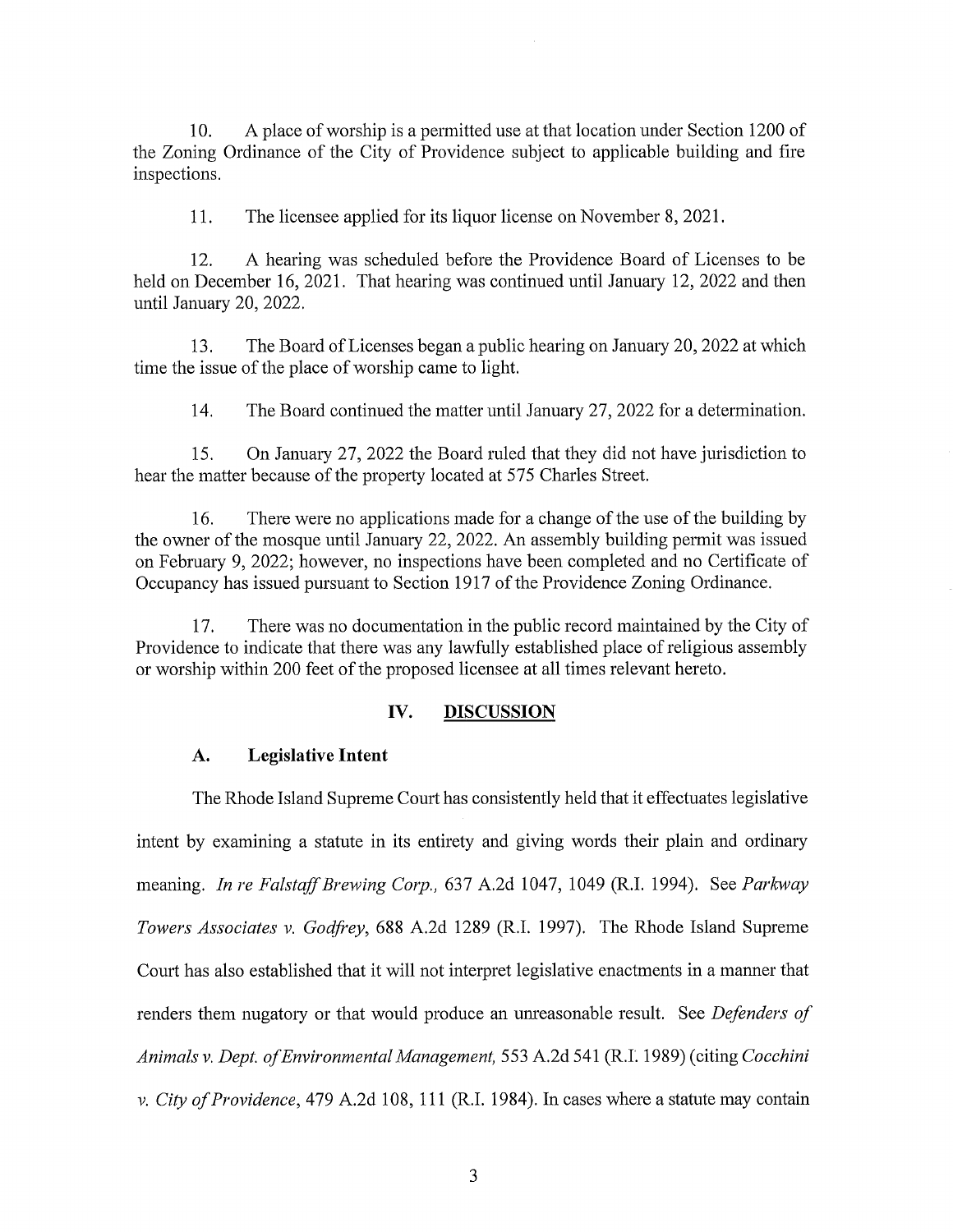ambiguous language, the Rhode Island Supreme Court has consistently held that the legislative intent must be considered. Providence Journal Co. v. Rodgers, 711 A.2d 1131, 1134 (R.I. 1998). The statutory provisions must be examined in their entirety and the meaning most consistent with the policies and purposes of the legislature must be effectuated. Id.

#### **B.** R.I. Gen. Laws § 3-7-19(a)

R.I. Gen. Laws  $\S 3$ -7-19(a) states in part as follows:

(a) Retailers' Class B, C, N and I licenses, and any license provided for in  $\S$  3-7-16.8 of this chapter, shall not be issued to authorize the sale of beverages in any building where the owner of the greater part of the land within two hundred feet (200') of any point of the building files with the body or official having jurisdiction to grant licenses his or her objection to the granting of the license, nor in any building within two hundred feet (200') of the premises of any public, private, or parochial school or a place of public worship. \*\*\*

The parties do not dispute that the building ("Building") at 575 Charles Street houses a mosque and is within 200 feet of the Appellant's proposed location. The parties dispute whether the mosque is a place of public worship under the statute. If there is a place of public worship within the 200 foot radius then the local licensing authority is without jurisdiction to grant a Class B, C, N, and I liquor license. R.I. Gen. Laws  $\S 3-7$ -19(a). Perez Smith, LLC Paris Bistro Lounge v. City of Providence Board of Licenses, DBR No.: 19LQ001 (3/6/19); and Falcone v. Town of Charlestown, LCA-CH-99-28 (5/16/00).

#### $\mathbf{C}$ . **Arguments**

The Appellant argued the Building has historically been used as a bank, and the purchaser has never lawfully established a change in purpose from a bank to a mosque. It argued that no new use has been established, and it was only on January 22, 2022, two  $(2)$ days after the Board's public hearing did the mosque's owner apply for a change in use from a bank. The Appellant argued that a public place of worship cannot just exist because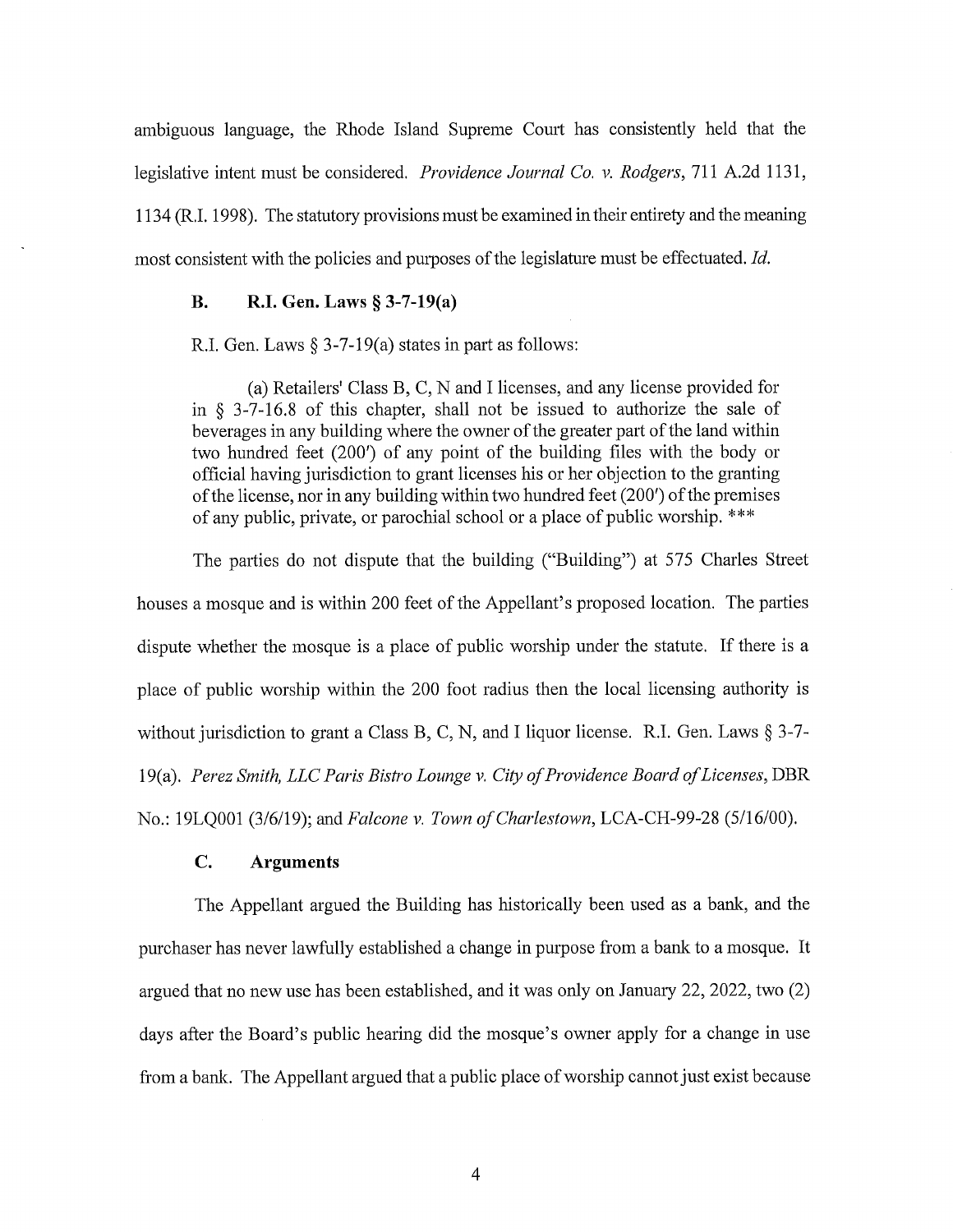someone opens a door and posts a sign. It argued that to find in favor of the Board would allow the mosque's unlawful, unpermitted, uninspected use of property to prevail over the Appellant's lawful efforts to use its property. It relied on Perez Smith to argue that the test for whether an entity is a public place of worship is what is in the public record; in other words, what can an applicant rely on. The Appellant argued neither the abutters' list nor the building department's records showed the Building is a mosque. It argued the mosque is registered as a domestic non profit at the Secretary of State's office but that does not indicate it is a mosque. It argued that it is bad precedent to deny this applicant on the basis of an illegal use, and the City and Board's position is that the City's laws do not matter.

The City argued that *Perez Smith* addressed what was available in the public record about that matter's contested public place of worship such as the church's annual report, photographs, and zoning but there was never a discussion about a lawfully permitted use. The City argued Perez Smith's use of public records was broader than the Appellant's argument. The City argued that this is a narrowly applied law in the context of liquor licensing, and a mosque is a permitted use of the Building under zoning. The City argued that the mosque was purchased in August, 2021 before the application and has a sign up indicating what it is so it is not hiding that it is a mosque. Joint Exhibit One (1).

The Board agreed with the City. The Board argued that this is a very specific law that speaks of public worship and the use of mosque is allowed by zoning and the Building is openly being used as a mosque. The City argued that the use may not be condoned by the City as no certificate of occupancy has issued but the use is allowed by zoning.

5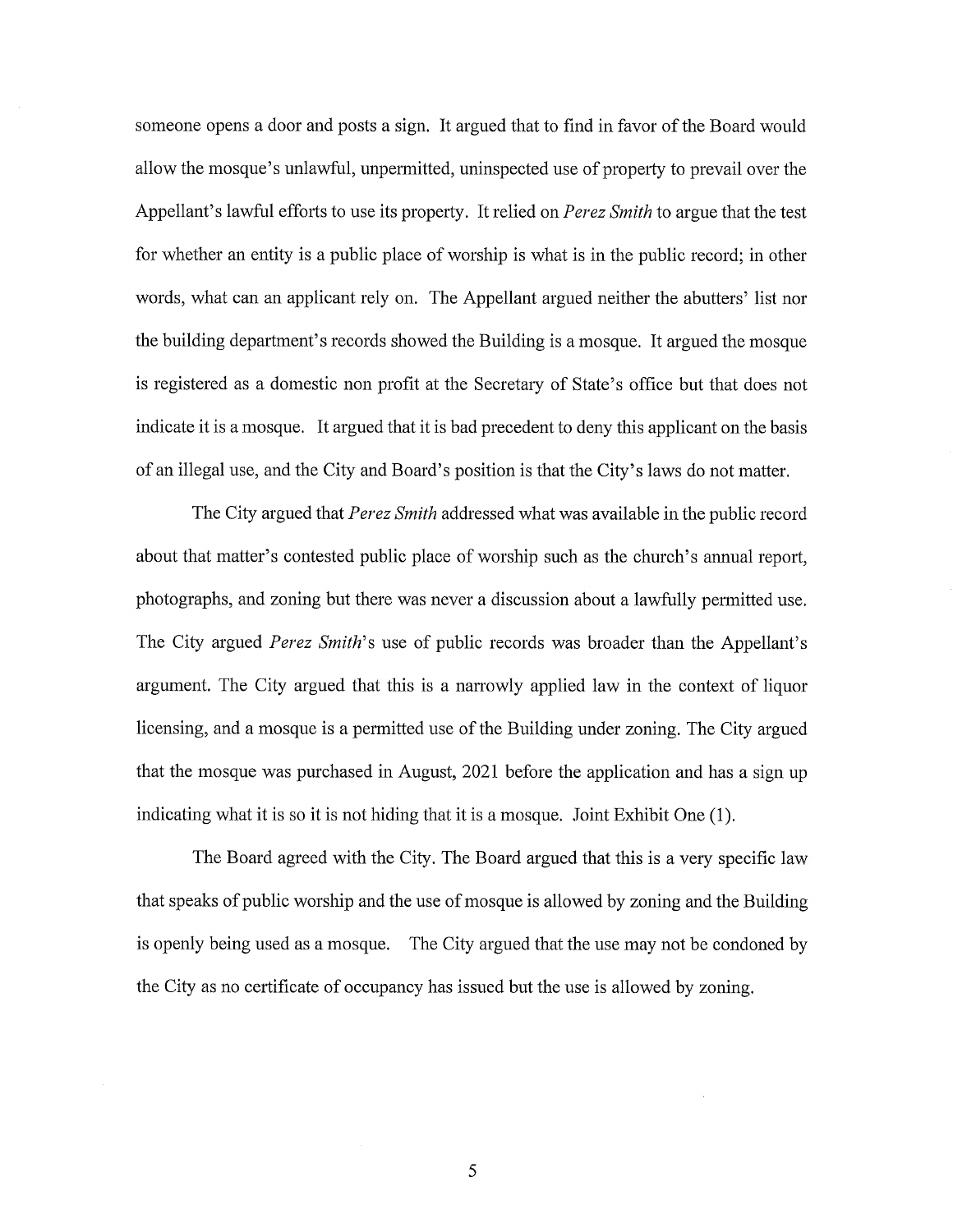#### D. Whether the Board was Correct in Refusing to Issue the License

As set forth above, the words of a statute are to be given their plain and ordinary meaning. In Roadway Express, Inc. v. Rhode Island Commission for Human Rights, 416 A.2d 673 (R.I. 1980), the Court relied on a dictionary definition in applying the "ordinary meaning" of "must." *Id.*, at 674. As the Court has found, "[i]n a situation in which a statute does not define a word, courts often apply the common meaning given, as given by a recognized dictionary." Defenders of Animals, Inc., at 543.

Place of worship is defined as "any building where congregations gather for prayer"<sup>3</sup> and "a building where people gather to worship together, such as a church, synagogue, or mosque."<sup>4</sup> Here, the Building was purchased in August, 2021 and a sign denoting it as a mosque was put up in September, 2021, and apparently weekly meetings began in September, 2021.

As agreed by the parties, Masjid Ali – the name of the mosque on the Building's sign - was registered as a non-profit with the Secretary of State's office on August 16, 2021. The entity summary for that registration indicated that its purpose was for worship and to be a mosque. While it listed 575 Charles Street as the address for the registered agent, it did not list a location of a principal office. Masjid Ali also filed articles of incorporation with the Secretary of State's office indicating that its purpose was for worship and to be a mosque.<sup>5</sup>

<sup>&</sup>lt;sup>3</sup> https://www.thefreedictionary.com/place+of+worship.

<sup>&</sup>lt;sup>4</sup> https://www.collinsdictionary.com/dictionary/english/place-of-worship.

<sup>&</sup>lt;sup>5</sup> The undersigned takes administrative notice of both documents that can be found online at the secretary of state's office a www.state.ri.gov in its business portal. The parties were aware that the hearing officer would access these documents. Arnold v. Lebel, 941 A.2d 813 (R.I. 2007).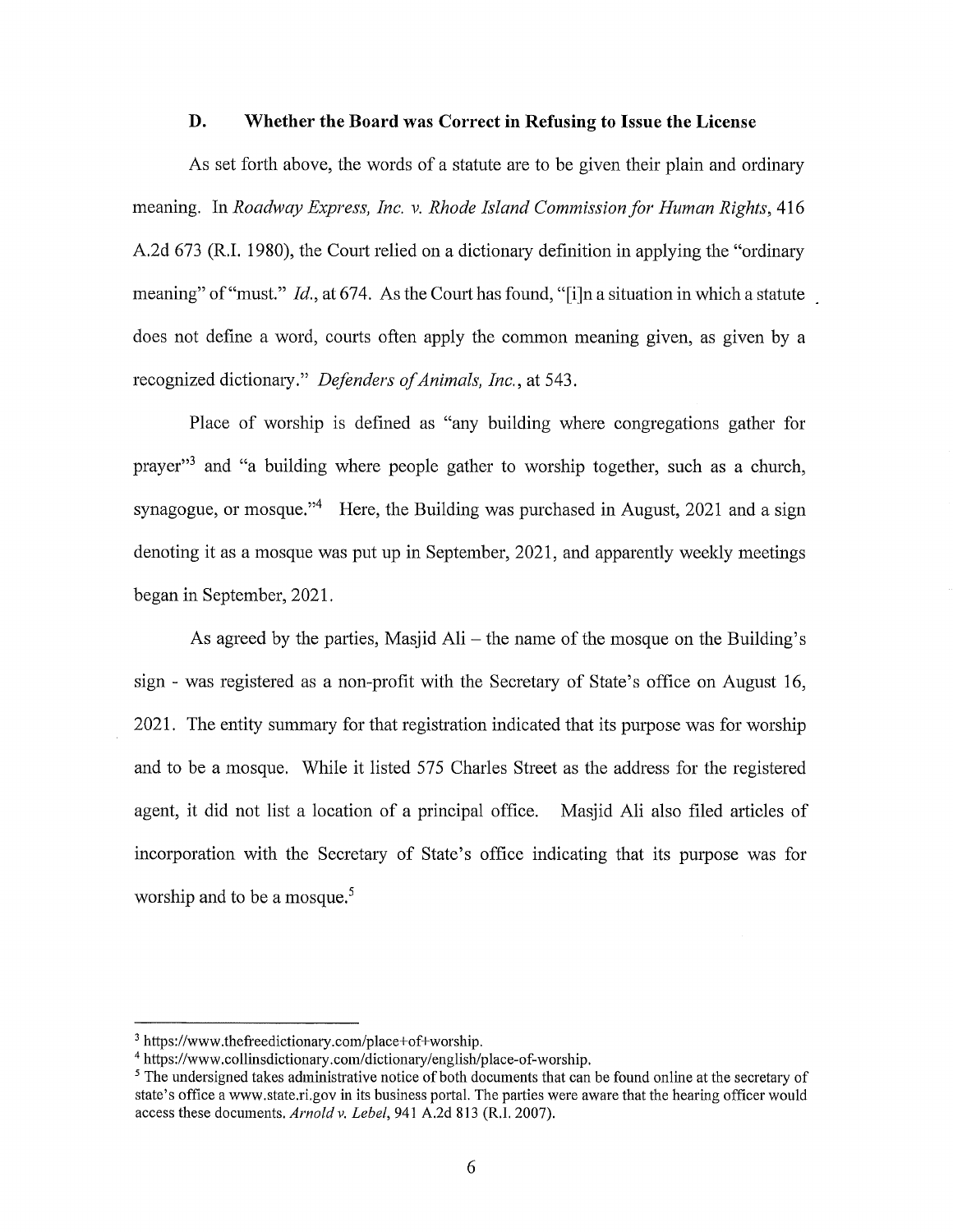As the parties noted in their arguments, the Department previously addressed the issue of what can be considered a place of public worship under this statute in *Perez Smith*. That decision found there had been no Rhode Island Department or court cases relating to that issue so reviewed other state cases. The decision rejected the argument that the determination of whether an entity is a place of public worship should be based on the IRS and Rhode Island tax standards for whether a religious organization is tax exempt. *Perez* Smith concluded that the determination of an organization being "operated exclusively for religious purposes<sup>"6</sup> is a different focus from determining whether a building is a "place of public worship" for the purposes of the liquor statute.

Perez Smith discussed the American Law Reports' summary of cases in other states with the same kind of liquor licensing statute. That summary found there was great liberality in favor of the status of a questioned building or institution. See "Church" or the like, within statute prohibiting liquor sales within specified distance thereof, 59 A.L.R.2d 1439. Various state courts have found that such factors as size of building, number of parishioners, whether any formal church organization, or the strength or weakness of a church organization are immaterial to the issue of whether a place is place of public worship. The cases have found that a place used principally for religious worship and bible study is a church even if there is some incidental use of the building by other organizations allied or closely aligned with the values of the religious organization. If it is shown that a location is not being used predominately for worship, the courts have found in the context of liquor licensing that a building is not a place of public worship. Gates v. Chadwick, 812 F.Supp. 1233 (D. Ga. 1993) ) (liquor license can issue because church not function for a

<sup>&</sup>lt;sup>6</sup> Church of Pan, Inc. v. Norberg, 507 A.2d 1359, 1361 (R.I. 1986) (religious tax exemption standards).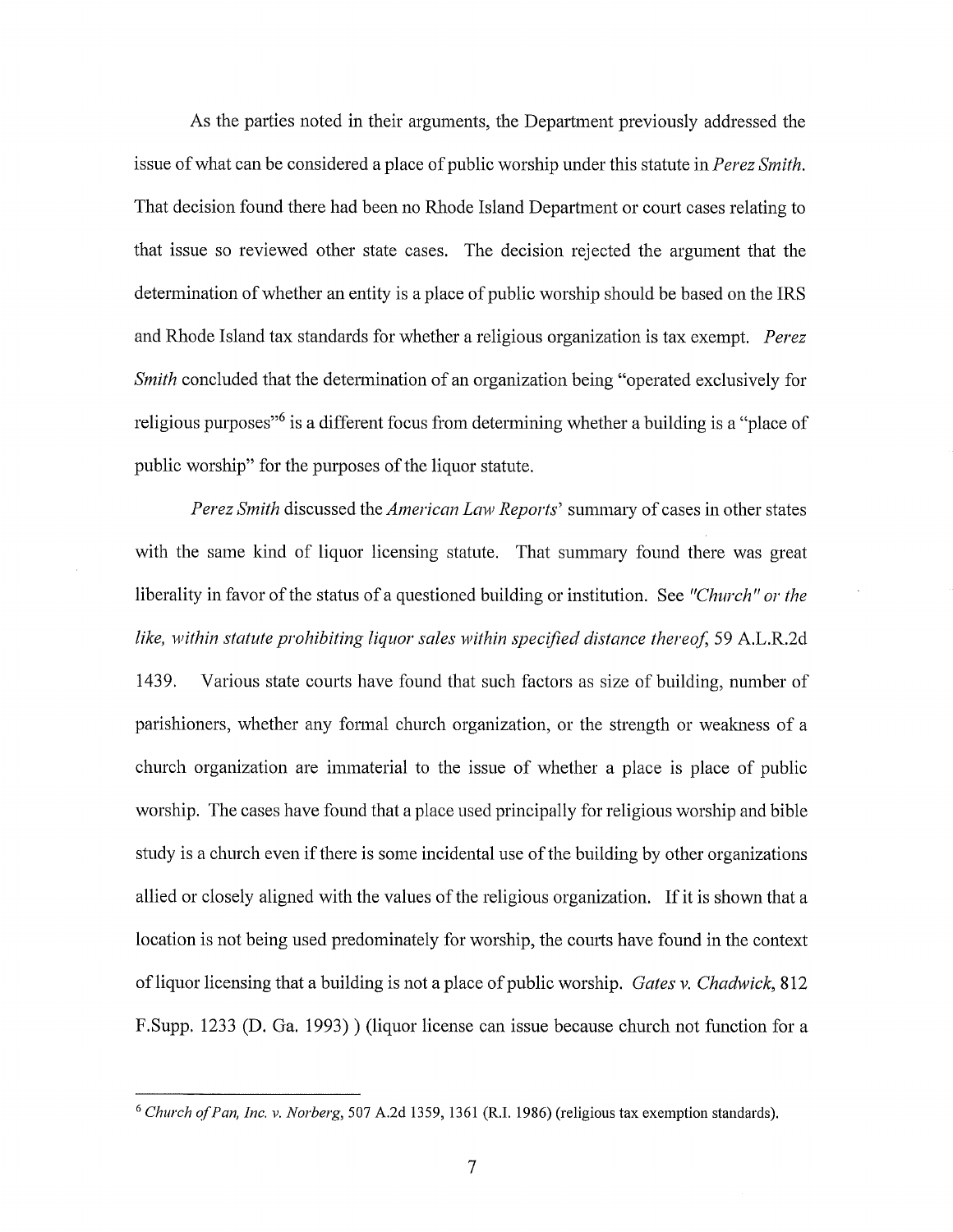long time); Arkansas Alcoholic Beverage Control Div. v. Person, 832 S.W. 249 (Ark. 1992) (liquor license not issue when church's minister's affidavit showed church had 40 members and Sunday services); Brasero Restaurant, Inc. v. New York State Liquor Authority, 574 N.Y.S.2d (N.Y. 1<sup>st</sup> App. 1991) (church building's usage was not merely incidental even though rented out space); and Fayez Restaurant, Inc. y. State Liquor Authority, 489 N.E.2d 1277 (N.Y. 1985) (occupied exclusively as a church despite incidental use).

In Perez Smith, the evidence was that that for over ten (10) years, a church, a place of public worship, had been located within 200 feet of the proposed location. The evidence included the annual reports from 2008 to 2018 for said church that indicated its business was as a religious organization conducting religious services, bible study, and prayer meetings. A photograph in evidence showed the church building with its name and day and time for services affixed to the building, and another photograph showed an awning above the door of the building, and the awning had the name and telephone number for the church.

The mosque has not been located in the Building for as long as the church existed in Perez Smith. In Perez Smith, no one came forward from the church to explain or testify as to its organization.<sup>7</sup> Perez Smith relied on information available to the public. Certainly, if an entity is to be considered a place of public worship, information about its purpose should be available to the public. The statute is not concerned with private religious meetings or a group of friends meeting once a week or month for bible study.

The Building is in an area that is zoned to allow for places of public worship. If the Building was not in such a zone, no claim could be made that it was a place of public worship. Thus, if someone put a sign on his or her house in a residential area claiming to

<sup>&</sup>lt;sup>7</sup> Unlike in Arkansas Alcoholic Beverage Control Div, where the Court received information from the church's pastor regarding membership and services.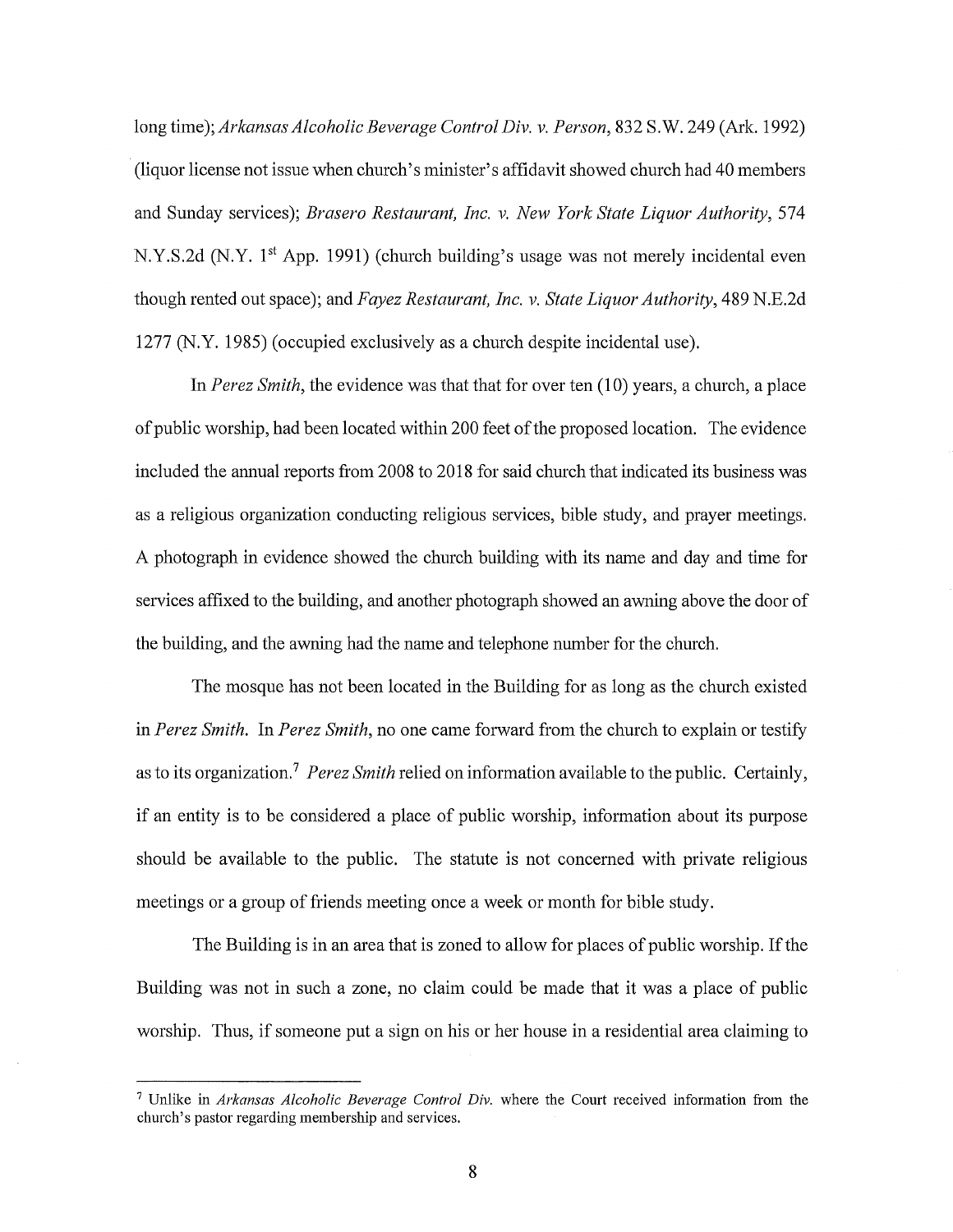be a church, it could not qualify as a place of public worship since the area would not be zoned for such a use.

The Appellant argued that the mosque had not complied with the zoning ordinance about changing the Building's use to a mosque when it filed its application. Certainly, the City has a strong interest in compliance with its ordinances. The undersigned does not endorse residents and entities within Providence ignoring and flouting either zoning or municipal ordinances. However, in this narrow issue of what is a place of public worship in terms of the liquor licensing statute, the issue is not one of whether there was a timely change of use filed by an entity but one of whether the entity is a place of public worship.

A place of public worship is place where people regularly congregate to worship. A mosque is a place of public worship. Unless it was shown otherwise,<sup>8</sup> the Board rightfully relied on the public record (information in the public domain) that showed there was a mosque in the Building at that location and had been in that location prior to the Appellant's application.

#### VI. **FINDINGS OF FACT**

On January 27, 2022, the Board refused to issue a Class C liquor license to the 1. Appellant.

2. Pursuant to R.I. Gen. Laws  $\S 3$ -7-21, the Appellant appealed the decision by the Board to the Director of the Department.

A de novo hearing was held on February 10, 2022 before the undersigned 3. sitting as a designee of the Director. The parties were represented by counsel and rested on the record.

<sup>&</sup>lt;sup>8</sup> E.g. The *Gates* case where it was shown that the church no longer functioned as a church. Supra.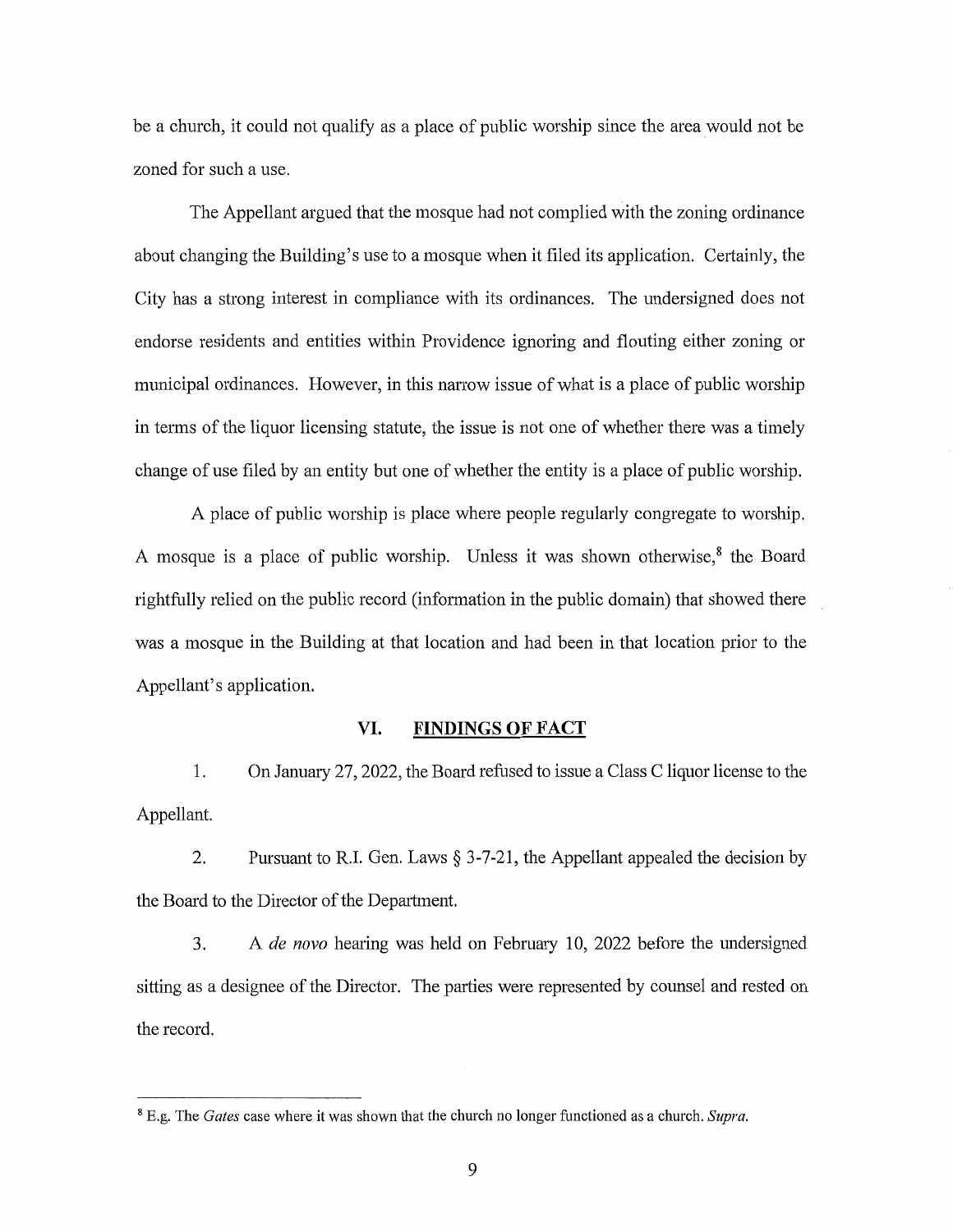$4.$ A mosque, Masjid Ali, is located within 200 feet of the Appellant's proposed location. It was located there at the time that the Appellant filed its application for a liquor license.

5. The facts contained in Section IV and V are reincorporated by reference herein.

#### VII. **CONCLUSIONS OF LAW**

Based on the testimony and facts presented:

1. The Department has jurisdiction over this matter pursuant to R.I. Gen.  $\S 3$ -5-1 et seq., R.I. Gen. Laws § 3-7-1 et seq., R.I. Gen. Laws § 42-14-1 et seq., and R.I. Gen. Laws § 42-35-1 et seq.

2. The Board is without jurisdiction to grant or issue the License.

3. In this *de novo* hearing, no showing was made by the Appellant that would warrant overturning the Board's decision not to issue the Appellant a Class C liquor license.

# VIII. RECOMMENDATION

Based on the above analysis, the Hearing Officer recommends that the Board's decision that it was without jurisdiction to grant the License and not to grant the Class C liquor license be upheld.

Dated: March 30, 2022

n War .<br>Al-C

Catherine R. Warren Hearing Officer